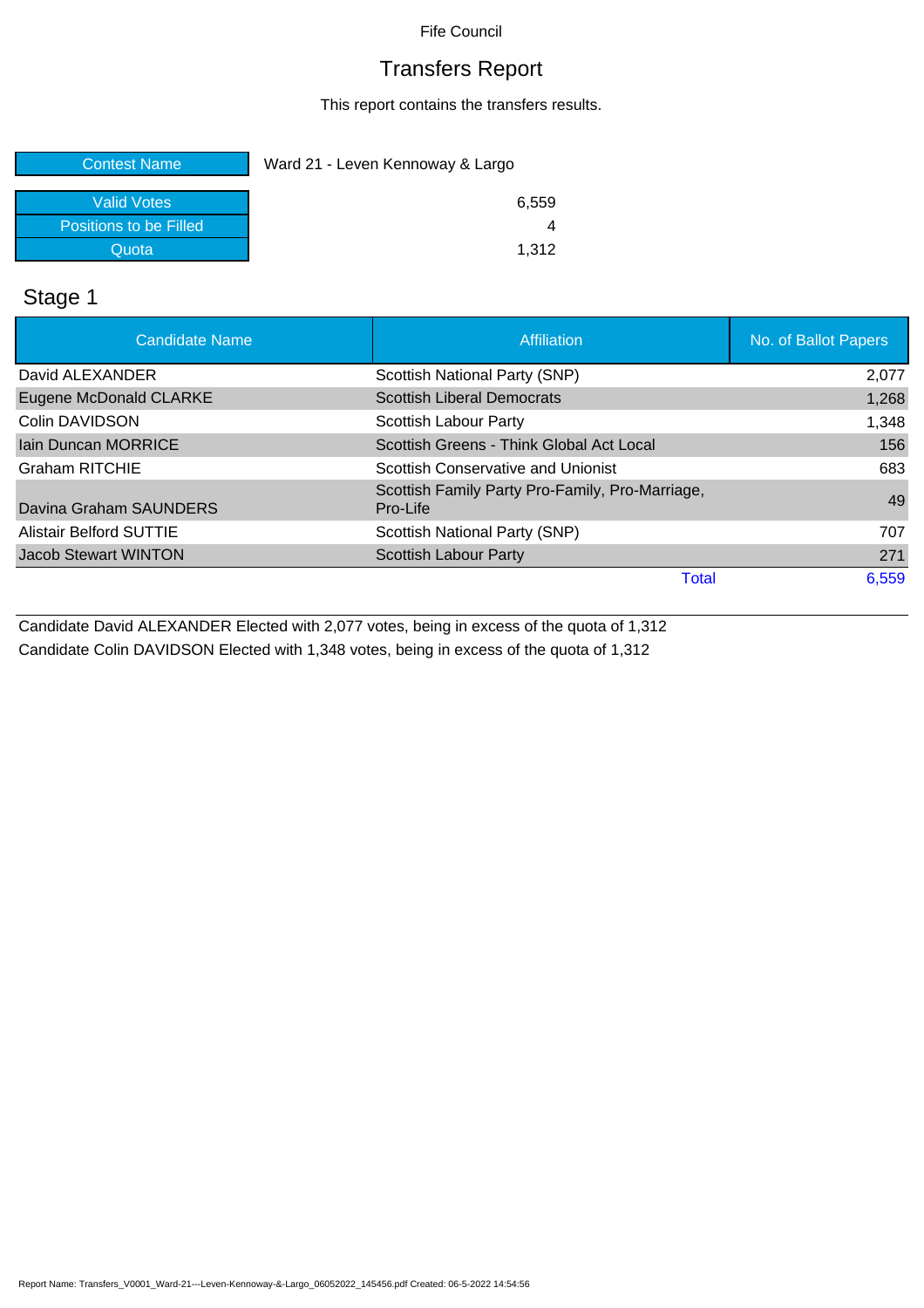#### Fife Council

# Transfers Report

This report contains the transfers results.

### Stage 2 - Surplus of David ALEXANDER 765.00000

| Action                                     | No. of Ballot<br><b>Papers</b> | <b>Transfer Value</b> | <b>Votes Transferred</b> |
|--------------------------------------------|--------------------------------|-----------------------|--------------------------|
| Transfer to Eugene McDonald CLARKE         | 108                            | 0.36831               | 39.77748                 |
| <b>Transfer to lain Duncan MORRICE</b>     | 118                            | 0.36831               | 43.46058                 |
| Transfer to Graham RITCHIE                 | 10                             | 0.36831               | 3.68310                  |
| Transfer to Davina Graham SAUNDERS         | 10                             | 0.36831               | 3.68310                  |
| <b>Transfer to Alistair Belford SUTTIE</b> | 1.673                          | 0.36831               | 616.18263                |
| Transfer to Jacob Stewart WINTON           | 44                             | 0.36831               | 16.20564                 |
|                                            |                                |                       |                          |
| No further preference                      | 114                            | 0.36831               | 41.98734                 |
| Not transferred due to rounding            |                                |                       | 0.02013                  |
|                                            | Total                          |                       | 765,00000                |